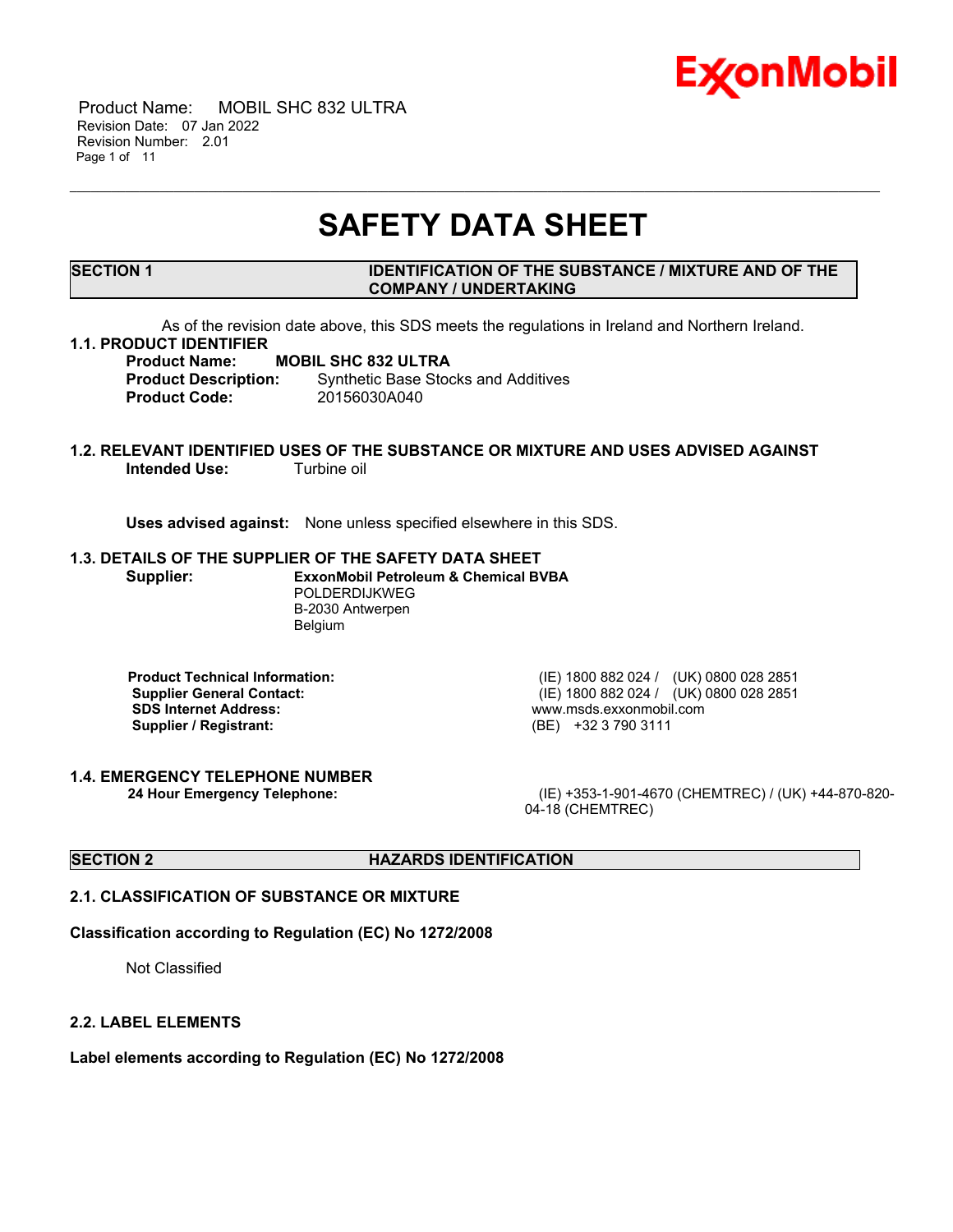

 Product Name: MOBIL SHC 832 ULTRA Revision Date: 07 Jan 2022 Revision Number: 2.01 Page 2 of 11

### **Hazard Statements:**

### Supplemental:

EUH210: Safety data sheet available on request.

### **2.3. OTHER HAZARDS**

### **Physical / Chemical Hazards:**

No significant hazards.

### **Health Hazards:**

High-pressure injection under skin may cause serious damage. Excessive exposure may result in eye, skin, or respiratory irritation.

\_\_\_\_\_\_\_\_\_\_\_\_\_\_\_\_\_\_\_\_\_\_\_\_\_\_\_\_\_\_\_\_\_\_\_\_\_\_\_\_\_\_\_\_\_\_\_\_\_\_\_\_\_\_\_\_\_\_\_\_\_\_\_\_\_\_\_\_\_\_\_\_\_\_\_\_\_\_\_\_\_\_\_\_\_\_\_\_\_\_\_\_\_\_\_\_\_\_\_\_\_\_\_\_\_\_\_\_\_\_\_\_\_\_\_\_\_

### **Environmental Hazards:**

No significant hazards.Material does not meet the criteria for PBT or vPvB in accordance with REACH Annex XIII.

### **SECTION 3 COMPOSITION / INFORMATION ON INGREDIENTS**

**3.1. SUBSTANCES** Not Applicable. This material is regulated as a mixture.

### **3.2. MIXTURES**

This material is defined as a mixture.

### **Reportable hazardous substance(s) complying with the classification criteria and/or with an exposure limit (OEL)**

| <b>Name</b>                  | CAS#        | EC#       | <b>Registration#</b> | Concentration | <b>GHS/CLP</b>   |
|------------------------------|-------------|-----------|----------------------|---------------|------------------|
|                              |             |           |                      |               | classification   |
| DISTILLATES, HEAVY, C18-50 - | 848301-69-9 | 482-220-0 | 01-0000020163-82     | $20 - 530\%$  | Asp. Tox. 1 H304 |
| BRANCHED, CYCLIC AND LINEAR  |             |           |                      |               |                  |

Note - any classification in brackets is a GHS building block that was not adopted by the EU in the CLP regulation (No 1272/2008) and therefore is not applicable in the EU or in non-EU countries which have implemented the CLP regulation and is shown for informational purposes only.

Note: See SDS Section 16 for full text of hazard statements.

### **SECTION 4 FIRST AID MEASURES**

### **4.1. DESCRIPTION OF FIRST AID MEASURES**

### **INHALATION**

Remove from further exposure. For those providing assistance, avoid exposure to yourself or others. Use adequate respiratory protection. If respiratory irritation, dizziness, nausea, or unconsciousness occurs, seek immediate medical assistance. If breathing has stopped, assist ventilation with a mechanical device or use mouth-to-mouth resuscitation.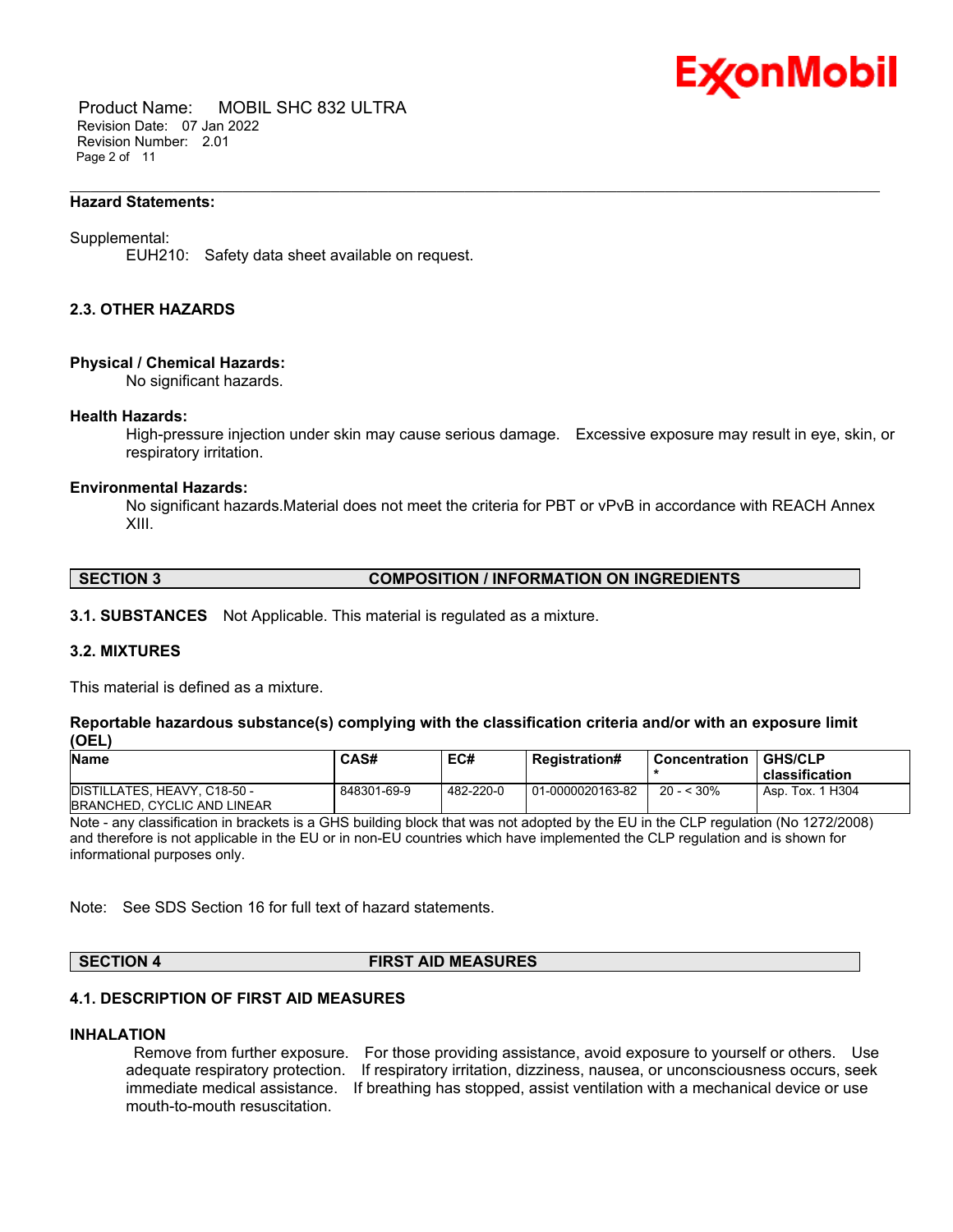

 Product Name: MOBIL SHC 832 ULTRA Revision Date: 07 Jan 2022 Revision Number: 2.01 Page 3 of 11

### **SKIN CONTACT**

Wash contact areas with soap and water. If product is injected into or under the skin, or into any part of the body, regardless of the appearance of the wound or its size, the individual should be evaluated immediately by a physician as a surgical emergency. Even though initial symptoms from high pressure injection may be minimal or absent, early surgical treatment within the first few hours may significantly reduce the ultimate extent of injury.

\_\_\_\_\_\_\_\_\_\_\_\_\_\_\_\_\_\_\_\_\_\_\_\_\_\_\_\_\_\_\_\_\_\_\_\_\_\_\_\_\_\_\_\_\_\_\_\_\_\_\_\_\_\_\_\_\_\_\_\_\_\_\_\_\_\_\_\_\_\_\_\_\_\_\_\_\_\_\_\_\_\_\_\_\_\_\_\_\_\_\_\_\_\_\_\_\_\_\_\_\_\_\_\_\_\_\_\_\_\_\_\_\_\_\_\_\_

### **EYE CONTACT**

Flush thoroughly with water. If irritation occurs, get medical assistance.

### **INGESTION**

First aid is normally not required. Seek medical attention if discomfort occurs.

### **4.2. MOST IMPORTANT SYMPTOMS AND EFFECTS, BOTH ACUTE AND DELAYED**

Local necrosis as evidenced by delayed onset of pain and tissue damage a few hours after injection.

### **4.3. INDICATION OF ANY IMMEDIATE MEDICAL ATTENTION AND SPECIAL TREATMENT NEEDED**

The need to have special means for providing specific and immediate medical treatment available in the workplace is not expected.

### **SECTION 5 FIRE FIGHTING MEASURES**

### **5.1. EXTINGUISHING MEDIA**

**Suitable Extinguishing Media:** Use water fog, foam, dry chemical or carbon dioxide (CO2) to extinguish flames.

**Unsuitable Extinguishing Media:** Straight streams of water

### **5.2. SPECIAL HAZARDS ARISING FROM THE SUBSTANCE OR MIXTURE**

**Hazardous Combustion Products:** Aldehydes, Incomplete combustion products, Oxides of carbon, Smoke, Fume, Sulphur oxides

### **5.3. ADVICE FOR FIRE FIGHTERS**

**Fire Fighting Instructions:** Evacuate area. Prevent run-off from fire control or dilution from entering streams, sewers or drinking water supply. Fire-fighters should use standard protective equipment and in enclosed spaces, self-contained breathing apparatus (SCBA). Use water spray to cool fire exposed surfaces and to protect personnel.

### **FLAMMABILITY PROPERTIES**

**Flash Point [Method]:** >215°C (419°F) [ASTM D-92] **Upper/Lower Flammable Limits (Approximate volume % in air):** UEL: 7.0 LEL: 0.9 [test method unavailable] **Autoignition Temperature:** No data available

### **SECTION 6 ACCIDENTAL RELEASE MEASURES**

### **6.1. PERSONAL PRECAUTIONS, PROTECTIVE EQUIPMENT AND EMERGENCY PROCEDURES**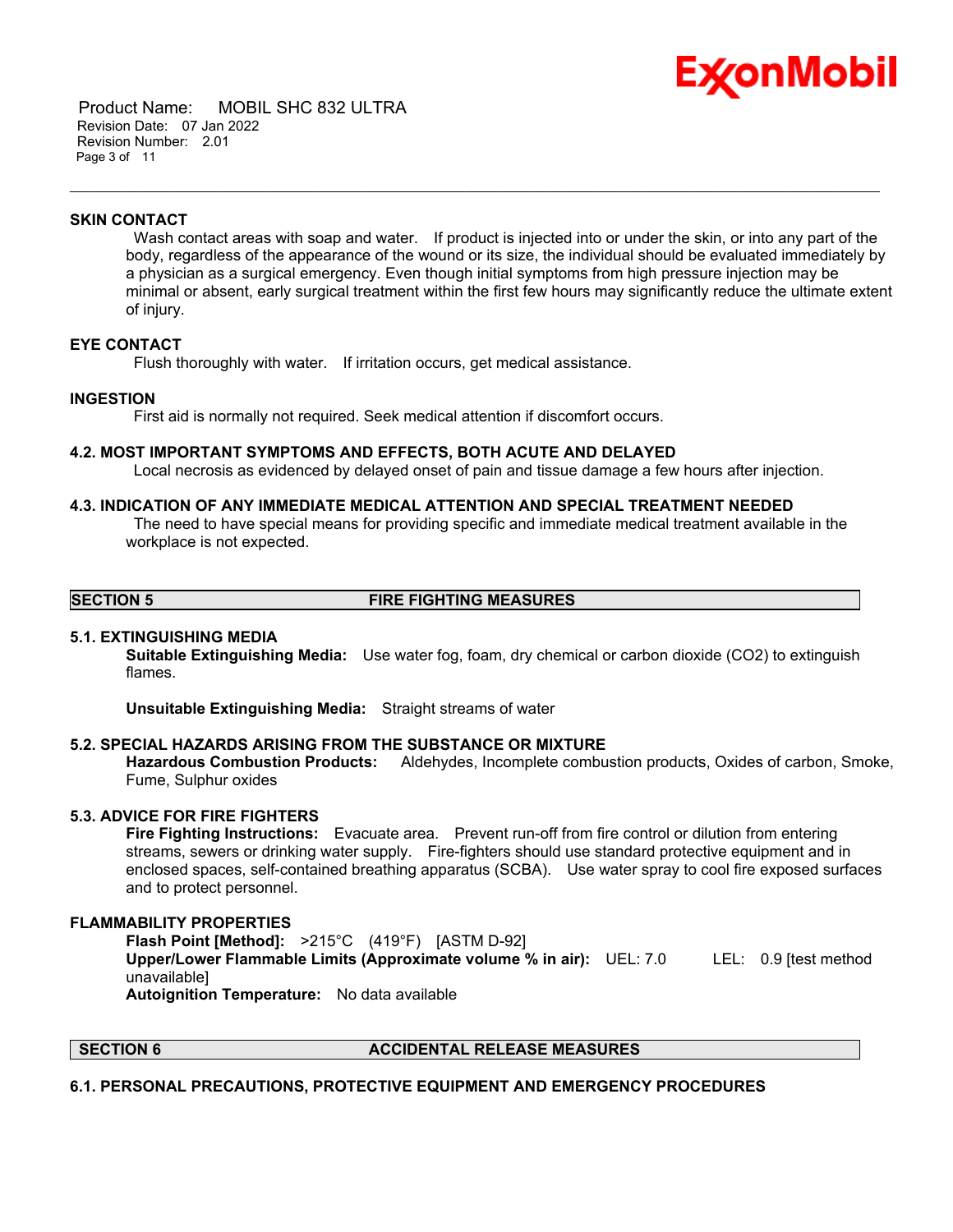

 Product Name: MOBIL SHC 832 ULTRA Revision Date: 07 Jan 2022 Revision Number: 2.01 Page 4 of 11

### **NOTIFICATION PROCEDURES**

In the event of a spill or accidental release, notify relevant authorities in accordance with all applicable regulations.

\_\_\_\_\_\_\_\_\_\_\_\_\_\_\_\_\_\_\_\_\_\_\_\_\_\_\_\_\_\_\_\_\_\_\_\_\_\_\_\_\_\_\_\_\_\_\_\_\_\_\_\_\_\_\_\_\_\_\_\_\_\_\_\_\_\_\_\_\_\_\_\_\_\_\_\_\_\_\_\_\_\_\_\_\_\_\_\_\_\_\_\_\_\_\_\_\_\_\_\_\_\_\_\_\_\_\_\_\_\_\_\_\_\_\_\_\_

### **PROTECTIVE MEASURES**

Avoid contact with spilled material. See Section 5 for fire fighting information. See the Hazard Identification Section for Significant Hazards. See Section 4 for First Aid Advice. See Section 8 for advice on the minimum requirements for personal protective equipment. Additional protective measures may be necessary, depending on the specific circumstances and/or the expert judgment of the emergency responders.

### **6.2. ENVIRONMENTAL PRECAUTIONS**

Large Spills: Dyke far ahead of liquid spill for later recovery and disposal. Prevent entry into waterways, sewers, basements or confined areas.

### **6.3. METHODS AND MATERIAL FOR CONTAINMENT AND CLEANING UP**

**Land Spill:** Stop leak if you can do so without risk. Recover by pumping or with suitable absorbent.

**Water Spill:** Stop leak if you can do so without risk. Confine the spill immediately with booms. Warn other shipping. Remove from the surface by skimming or with suitable absorbents. Seek the advice of a specialist before using dispersants.

Water spill and land spill recommendations are based on the most likely spill scenario for this material; however, geographic conditions, wind, temperature, (and in the case of a water spill) wave and current direction and speed may greatly influence the appropriate action to be taken. For this reason, local experts should be consulted. Note: Local regulations may prescribe or limit action to be taken.

### **6.4. REFERENCES TO OTHER SECTIONS**

See Sections 8 and 13.

### **SECTION 7 HANDLING AND STORAGE**

### **7.1. PRECAUTIONS FOR SAFE HANDLING**

Prevent small spills and leakage to avoid slip hazard. Material can accumulate static charges which may cause an electrical spark (ignition source). When the material is handled in bulk, an electrical spark could ignite any flammable vapors from liquids or residues that may be present (e.g., during switch-loading operations). Use proper bonding and/or earthing procedures. However, bonding and earthing may not eliminate the hazard from static accumulation. Consult local applicable standards for guidance. Additional references include American Petroleum Institute 2003 (Protection Against Ignitions Arising out of Static, Lightning and Stray Currents) or National Fire Protection Agency 77 (Recommended Practice on Static Electricity) or CENELEC CLC/TR 50404 (Electrostatics - Code of practice for the avoidance of hazards due to static electricity).

**Static Accumulator:** This material is a static accumulator.

### **7.2. CONDITIONS FOR SAFE STORAGE, INCLUDING ANY INCOMPATIBILITIES**

The type of container used to store the material may affect static accumulation and dissipation. Do not store in open or unlabelled containers. Keep away from incompatible materials.

### **7.3. SPECIFIC END USES**

Section 1 informs about identified end-uses. No industrial or sector specific guidance available.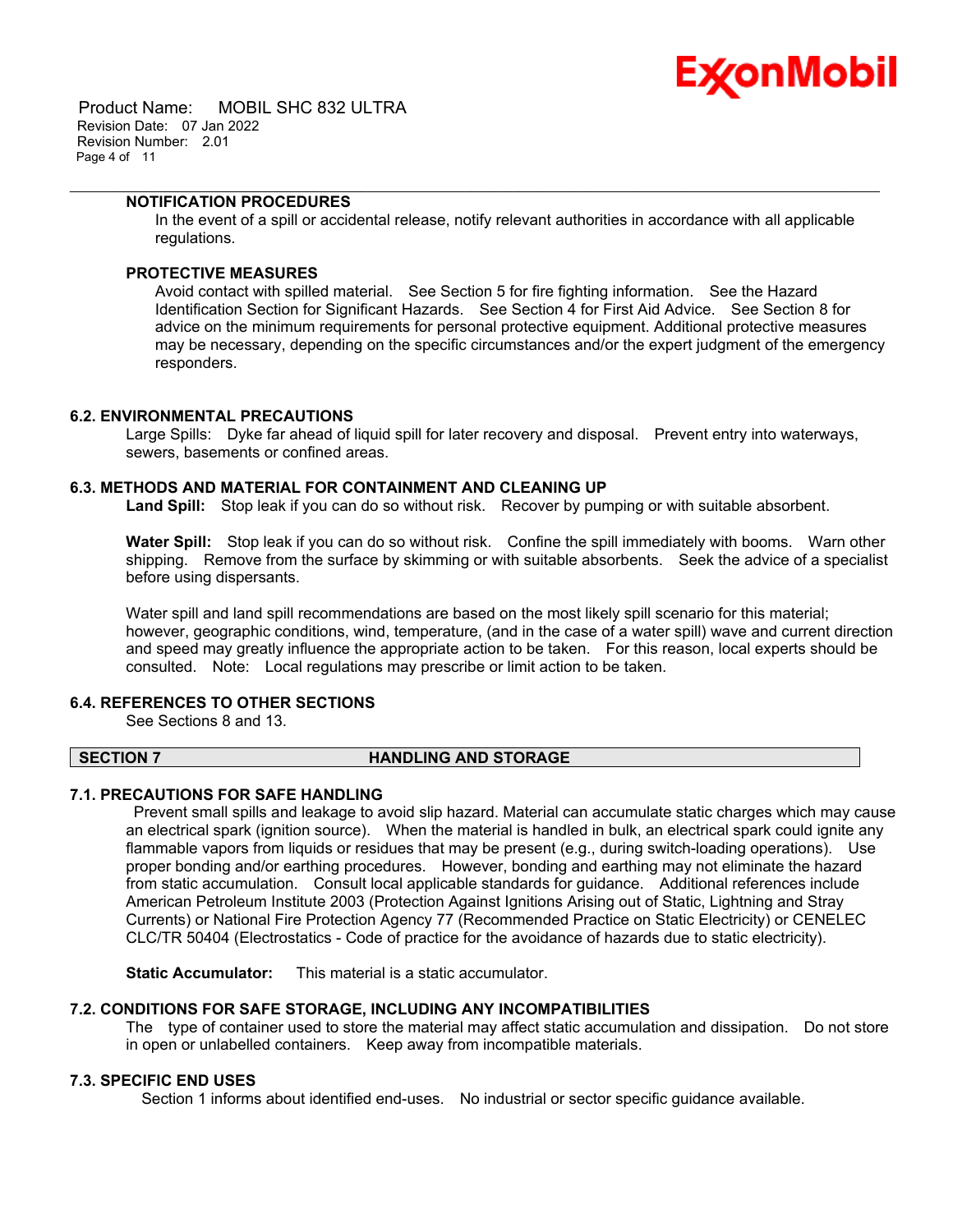

 Product Name: MOBIL SHC 832 ULTRA Revision Date: 07 Jan 2022 Revision Number: 2.01 Page 5 of 11

### **SECTION 8 EXPOSURE CONTROLS / PERSONAL PROTECTION**

### **8.1. CONTROL PARAMETERS**

**Exposure limits/standards for materials that can be formed when handling this product:** When mists/aerosols can occur the following is recommended:  $5 \text{ mg/m}^3$  - ACGIH TLV (inhalable fraction).

\_\_\_\_\_\_\_\_\_\_\_\_\_\_\_\_\_\_\_\_\_\_\_\_\_\_\_\_\_\_\_\_\_\_\_\_\_\_\_\_\_\_\_\_\_\_\_\_\_\_\_\_\_\_\_\_\_\_\_\_\_\_\_\_\_\_\_\_\_\_\_\_\_\_\_\_\_\_\_\_\_\_\_\_\_\_\_\_\_\_\_\_\_\_\_\_\_\_\_\_\_\_\_\_\_\_\_\_\_\_\_\_\_\_\_\_\_

Note: Information about recommended monitoring procedures can be obtained from the relevant agency(ies)/institute(s):

| - IE | Health and Safety Executive (HSE) |
|------|-----------------------------------|
| UK   | Health and Safety Executive (HSE) |

### **8.2. EXPOSURE CONTROLS**

### **ENGINEERING CONTROLS**

The level of protection and types of controls necessary will vary depending upon potential exposure conditions. Control measures to consider:

No special requirements under ordinary conditions of use and with adequate ventilation.

### **PERSONAL PROTECTION**

Personal protective equipment selections vary based on potential exposure conditions such as applications, handling practices, concentration and ventilation. Information on the selection of protective equipment for use with this material, as provided below, is based upon intended, normal usage.

**Respiratory Protection:** If engineering controls do not maintain airborne contaminant concentrations at a level which is adequate to protect worker health, an approved respirator may be appropriate. Respirator selection, use, and maintenance must be in accordance with regulatory requirements, if applicable. Types of respirators to be considered for this material include:

No special requirements under ordinary conditions of use and with adequate ventilation.

For high airborne concentrations, use an approved supplied-air respirator, operated in positive pressure mode. Supplied air respirators with an escape bottle may be appropriate when oxygen levels are inadequate, gas/vapour warning properties are poor, or if air purifying filter capacity/rating may be exceeded.

**Hand Protection:** Any specific glove information provided is based on published literature and glove manufacturer data. Glove suitability and breakthrough time will differ depending on the specific use conditions. Contact the glove manufacturer for specific advice on glove selection and breakthrough times for your use conditions. Inspect and replace worn or damaged gloves. The types of gloves to be considered for this material include:

No protection is ordinarily required under normal conditions of use.

**Eye Protection:** If contact is likely, safety glasses with side shields are recommended.

**Skin and Body Protection:** Any specific clothing information provided is based on published literature or manufacturer data. The types of clothing to be considered for this material include: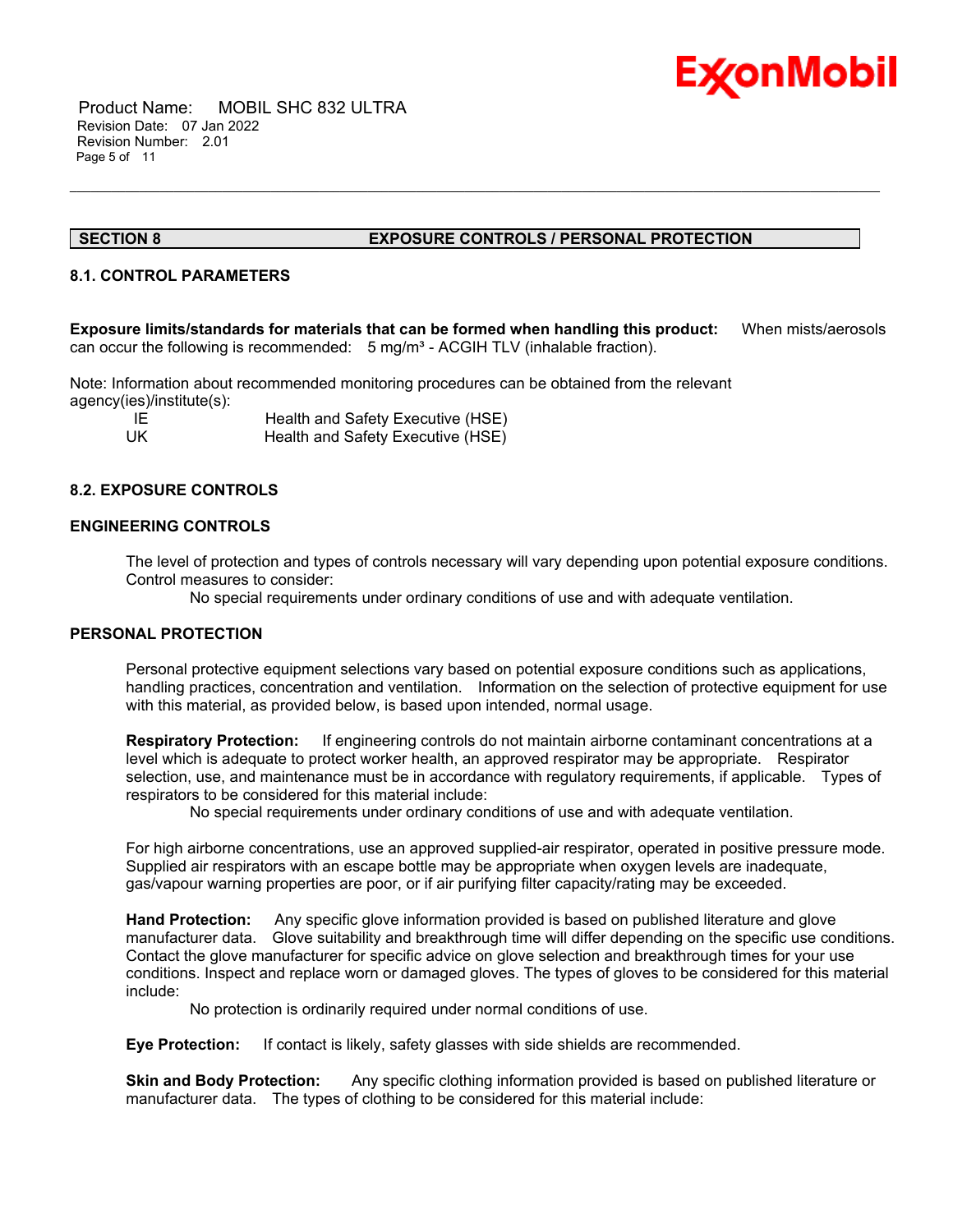

 Product Name: MOBIL SHC 832 ULTRA Revision Date: 07 Jan 2022 Revision Number: 2.01 Page 6 of 11

> No skin protection is ordinarily required under normal conditions of use. In accordance with good industrial hygiene practices, precautions should be taken to avoid skin contact.

**Specific Hygiene Measures:** Always observe good personal hygiene measures, such as washing after handling the material and before eating, drinking, and/or smoking. Routinely wash work clothing and protective equipment to remove contaminants. Discard contaminated clothing and footwear that cannot be cleaned. Practice good housekeeping.

\_\_\_\_\_\_\_\_\_\_\_\_\_\_\_\_\_\_\_\_\_\_\_\_\_\_\_\_\_\_\_\_\_\_\_\_\_\_\_\_\_\_\_\_\_\_\_\_\_\_\_\_\_\_\_\_\_\_\_\_\_\_\_\_\_\_\_\_\_\_\_\_\_\_\_\_\_\_\_\_\_\_\_\_\_\_\_\_\_\_\_\_\_\_\_\_\_\_\_\_\_\_\_\_\_\_\_\_\_\_\_\_\_\_\_\_\_

### **ENVIRONMENTAL CONTROLS**

Comply with applicable environmental regulations limiting discharge to air, water and soil. Protect the environment by applying appropriate control measures to prevent or limit emissions.

### **SECTION 9 PHYSICAL AND CHEMICAL PROPERTIES**

**Note: Physical and chemical properties are provided for safety, health and environmental considerations only and may not fully represent product specifications. Contact the Supplier for additional information.**

### **9.1. INFORMATION ON BASIC PHYSICAL AND CHEMICAL PROPERTIES**

**Physical State:** Liquid **Colour:** Yellow **Odour:** Characteristic **Odour Threshold:** No data available **pH:** Not technically feasible **Melting Point:** Not technically feasible **Freezing Point:** No data available **Initial Boiling Point / and Boiling Range:** > 316°C (600°F) [test method unavailable] **Flash Point [Method]:** >215°C (419°F) [ASTM D-92] **Evaporation Rate (n-butyl acetate = 1):** No data available **Flammability (Solid, Gas):** Not technically feasible **Upper/Lower Flammable Limits (Approximate volume % in air):** UEL: 7.0 LEL: 0.9 [test method unavailable] **Vapour Pressure:** < 0.013 kPa (0.1 mm Hg) at 20 °C [test method unavailable] **Vapour Density (Air = 1):** > 2 at 101 kPa [test method unavailable] **Relative Density (at 15.6 °C):** 0.834 [test method unavailable] **Solubility(ies): water** Negligible **Partition coefficient (n-Octanol/Water Partition Coefficient):** > 3.5 [test method unavailable] **Autoignition Temperature:** No data available **Decomposition Temperature:** No data available **Viscosity:** >28 cSt (28 mm2/sec) at 40ºC | >5 cSt (5 mm2/sec) at 100°C [ASTM D 445] **Explosive Properties:** None **Oxidizing Properties:** None

### **9.2. OTHER INFORMATION**

**Pour Point:** -27°C (-17°F) [test method unavailable]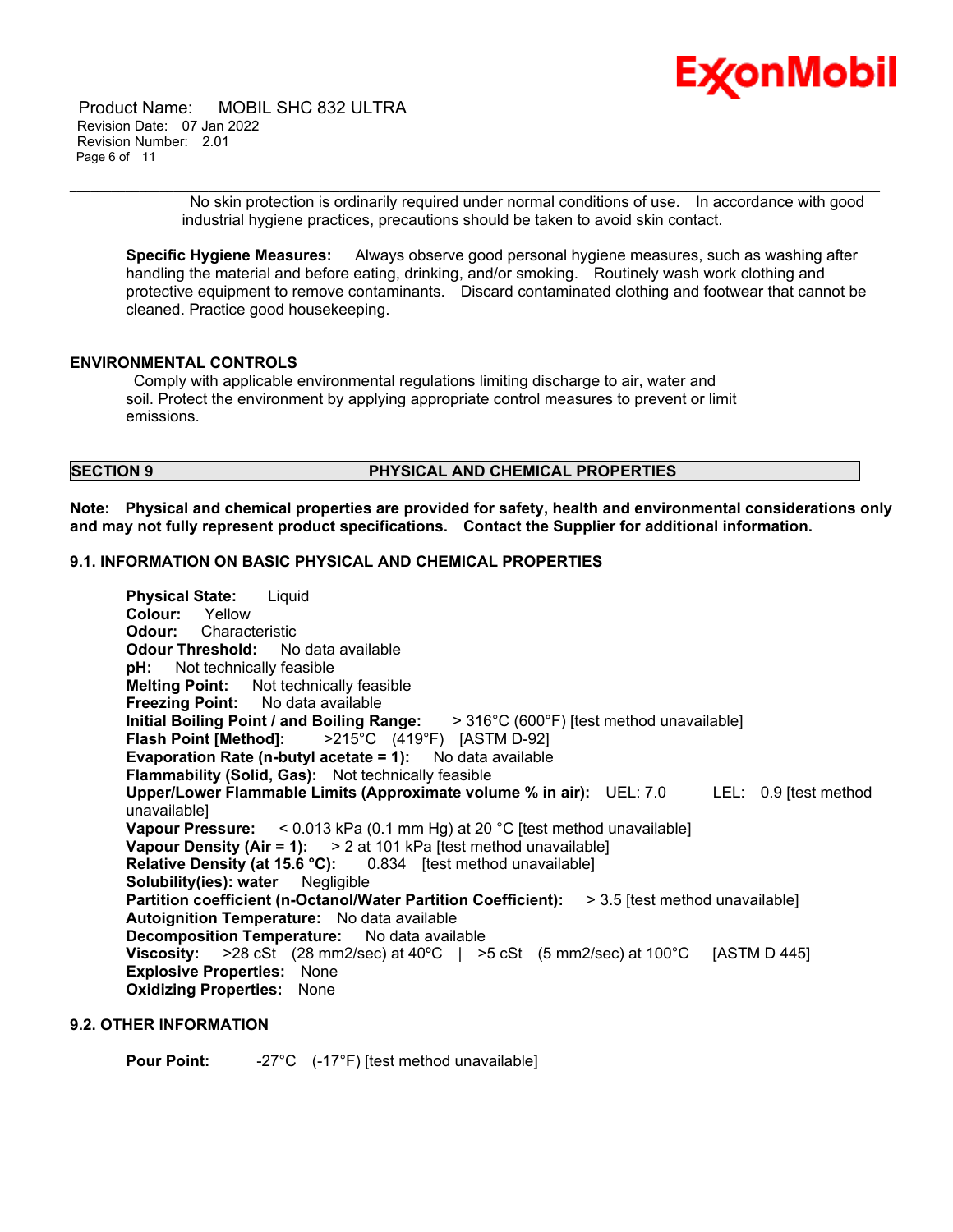

 Product Name: MOBIL SHC 832 ULTRA Revision Date: 07 Jan 2022 Revision Number: 2.01 Page 7 of 11

### \_\_\_\_\_\_\_\_\_\_\_\_\_\_\_\_\_\_\_\_\_\_\_\_\_\_\_\_\_\_\_\_\_\_\_\_\_\_\_\_\_\_\_\_\_\_\_\_\_\_\_\_\_\_\_\_\_\_\_\_\_\_\_\_\_\_\_\_\_\_\_\_\_\_\_\_\_\_\_\_\_\_\_\_\_\_\_\_\_\_\_\_\_\_\_\_\_\_\_\_\_\_\_\_\_\_\_\_\_\_\_\_\_\_\_\_\_ **SECTION 10 STABILITY AND REACTIVITY**

**10.1. REACTIVITY:** See sub-sections below.

- **10.2. CHEMICAL STABILITY:** Material is stable under normal conditions.
- **10.3. POSSIBILITY OF HAZARDOUS REACTIONS:** Hazardous polymerization will not occur.
- **10.4. CONDITIONS TO AVOID:** Excessive heat. High energy sources of ignition.
- **10.5. INCOMPATIBLE MATERIALS:** Strong oxidisers

**10.6. HAZARDOUS DECOMPOSITION PRODUCTS:** Material does not decompose at ambient temperatures.

### **SECTION 11 TOXICOLOGICAL INFORMATION**

### **11.1. INFORMATION ON TOXICOLOGICAL EFFECTS**

| <b>Hazard Class</b>                                                | <b>Conclusion / Remarks</b>                                                                        |  |  |  |
|--------------------------------------------------------------------|----------------------------------------------------------------------------------------------------|--|--|--|
| <b>Inhalation</b>                                                  |                                                                                                    |  |  |  |
| Acute Toxicity: No end point data for<br>lmaterial.                | Minimally Toxic. Based on assessment of the components.                                            |  |  |  |
| Irritation: No end point data for material.                        | Negligible hazard at ambient/normal handling temperatures.                                         |  |  |  |
| Ingestion                                                          |                                                                                                    |  |  |  |
| Acute Toxicity: No end point data for<br>material.                 | Minimally Toxic. Based on assessment of the components.                                            |  |  |  |
| <b>Skin</b>                                                        |                                                                                                    |  |  |  |
| Acute Toxicity: No end point data for<br>lmaterial.                | Minimally Toxic. Based on assessment of the components.                                            |  |  |  |
| Skin Corrosion/Irritation: No end point data<br>for material.      | Negligible irritation to skin at ambient temperatures. Based on<br>assessment of the components.   |  |  |  |
| Eye                                                                |                                                                                                    |  |  |  |
| Serious Eye Damage/Irritation: No end point<br>ldata for material. | May cause mild, short-lasting discomfort to eyes. Based on<br>assessment of the components.        |  |  |  |
| <b>Sensitisation</b>                                               |                                                                                                    |  |  |  |
| Respiratory Sensitization: No end point data<br>for material.      | Not expected to be a respiratory sensitizer.                                                       |  |  |  |
| Skin Sensitization: No end point data for<br>lmaterial.            | Not expected to be a skin sensitizer. Based on assessment of the<br>components.                    |  |  |  |
| Aspiration: Data available.                                        | Not expected to be an aspiration hazard. Based on physico-<br>chemical properties of the material. |  |  |  |
| Germ Cell Mutagenicity: No end point data<br>for material.         | Not expected to be a germ cell mutagen. Based on assessment of<br>the components.                  |  |  |  |
| Carcinogenicity: No end point data for<br>material.                | Not expected to cause cancer. Based on assessment of the<br>components.                            |  |  |  |
| Reproductive Toxicity: No end point data<br>lfor material.         | Not expected to be a reproductive toxicant. Based on assessment<br>of the components.              |  |  |  |
| Lactation: No end point data for material.                         | Not expected to cause harm to breast-fed children.                                                 |  |  |  |
| <b>Specific Target Organ Toxicity (STOT)</b>                       |                                                                                                    |  |  |  |
| Single Exposure: No end point data for<br>material.                | Not expected to cause organ damage from a single exposure.                                         |  |  |  |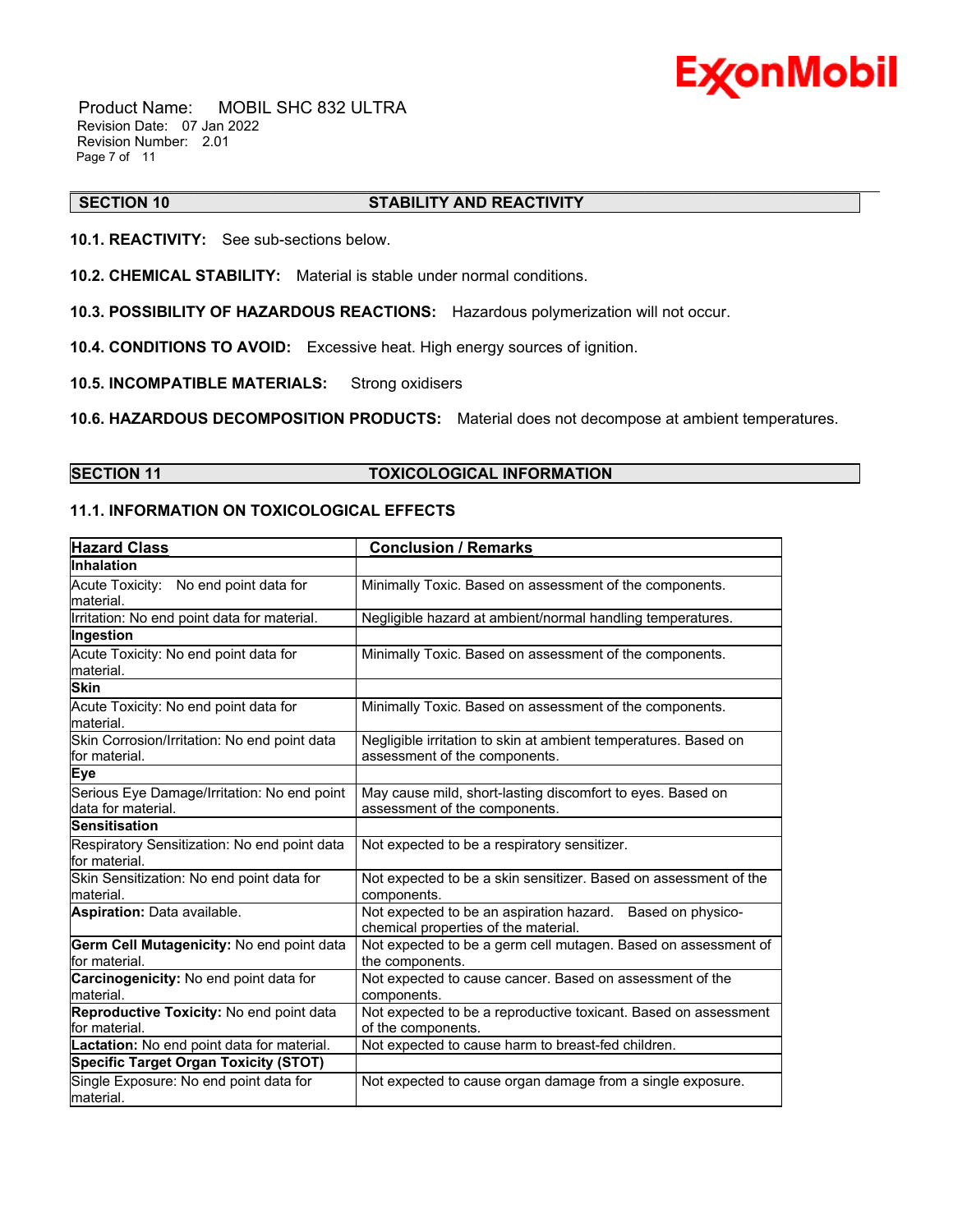

 Product Name: MOBIL SHC 832 ULTRA Revision Date: 07 Jan 2022 Revision Number: 2.01 Page 8 of 11

| Repeated Exposure: No end point data for | Not expected to cause organ damage from prolonged or repeated |
|------------------------------------------|---------------------------------------------------------------|
| material.                                | exposure. Based on assessment of the components.              |

### **OTHER INFORMATION**

### **Contains:**

Synthetic base oils: Not expected to cause significant health effects under conditions of normal use, based on laboratory studies with the same or similar materials. Not mutagenic or genotoxic. Not sensitising in test animals and humans.

### **SECTION 12 ECOLOGICAL INFORMATION**

The information given is based on data for the material, components of the material, or for similar materials, through the application of bridging principals.

### **12.1. TOXICITY**

Material -- Not expected to be harmful to aquatic organisms.

### **12.2. PERSISTENCE AND DEGRADABILITY** Not determined.

### **12.3. BIOACCUMULATIVE POTENTIAL** Not determined.

### **12.4. MOBILITY IN SOIL**

 Base oil component -- Low solubility and floats and is expected to migrate from water to the land. Expected to partition to sediment and wastewater solids.

### **12.5. PERSISTENCE, BIOACCUMULATION AND TOXICITY FOR SUBSTANCE(S)**

Material does not meet the Reach Annex XIII criteria for PBT or vPvB.

### **12.6. OTHER ADVERSE EFFECTS**

No adverse effects are expected.

### **SECTION 13 DISPOSAL CONSIDERATIONS**

Disposal recommendations based on material as supplied. Disposal must be in accordance with current applicable laws and regulations, and material characteristics at time of disposal.

### **13.1. WASTE TREATMENT METHODS**

Product is suitable for burning in an enclosed controlled burner for fuel value or disposal by supervised incineration at very high temperatures to prevent formation of undesirable combustion products. Protect the environment. Dispose of used oil at designated sites. Minimize skin contact. Do not mix used oils with solvents, brake fluids or coolants.

### **European Waste Code:** 13 02 06\*

NOTE: These codes are assigned based upon the most common uses for this material and may not reflect contaminants resulting from actual use. Waste producers need to assess the actual process used when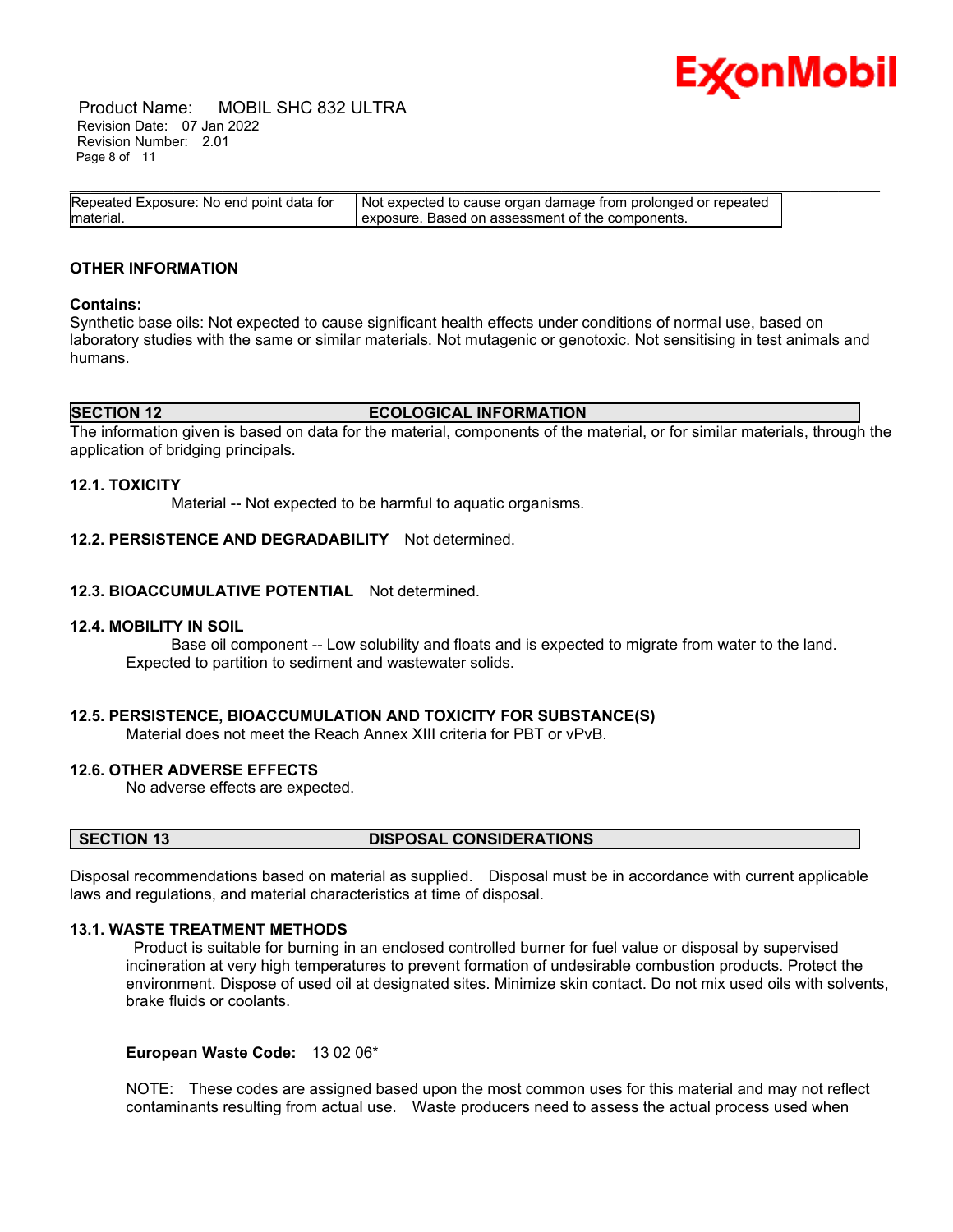

 Product Name: MOBIL SHC 832 ULTRA Revision Date: 07 Jan 2022 Revision Number: 2.01 Page 9 of 11

generating the waste and its contaminants in order to assign the proper waste disposal code(s).

\_\_\_\_\_\_\_\_\_\_\_\_\_\_\_\_\_\_\_\_\_\_\_\_\_\_\_\_\_\_\_\_\_\_\_\_\_\_\_\_\_\_\_\_\_\_\_\_\_\_\_\_\_\_\_\_\_\_\_\_\_\_\_\_\_\_\_\_\_\_\_\_\_\_\_\_\_\_\_\_\_\_\_\_\_\_\_\_\_\_\_\_\_\_\_\_\_\_\_\_\_\_\_\_\_\_\_\_\_\_\_\_\_\_\_\_\_

This material is considered as hazardous waste pursuant to The Hazardous Waste Regulations (HWR), and subject to the provisions of those Regulations.

**Empty Container Warning** Empty Container Warning (where applicable): Empty containers may contain residue and can be dangerous. Do not attempt to refill or clean containers without proper instructions. Empty drums should be completely drained and safely stored until appropriately reconditioned or disposed. Empty containers should be taken for recycling, recovery, or disposal through suitably qualified or licensed contractor and in accordance with governmental regulations. DO NOT PRESSURISE, CUT, WELD, BRAZE, SOLDER, DRILL, GRIND, OR EXPOSE SUCH CONTAINERS TO HEAT, FLAME, SPARKS, STATIC ELECTRICITY, OR OTHER SOURCES OF IGNITION. THEY MAY EXPLODE AND CAUSE INJURY OR DEATH.

### **SECTION 14 TRANSPORT INFORMATION**

**LAND (ADR/RID): 14.1-14.6** Not Regulated for Land Transport

**INLAND WATERWAYS (ADN): 14.1-14.6** Not Regulated for Inland Waterways Transport

**SEA (IMDG): 14.1-14.6** Not Regulated for Sea Transport according to IMDG-Code

### **SEA (MARPOL 73/78 Convention - Annex II):**

- **14.7. Transport in bulk according to Annex II of MARPOL 73/78 and the IBC Code** Not classified according to Annex II
- **AIR (IATA): 14.1-14.6** Not Regulated for Air Transport

### **SECTION 15 REGULATORY INFORMATION**

### **REGULATORY STATUS AND APPLICABLE LAWS AND REGULATIONS**

**Listed or exempt from listing/notification on the following chemical inventories :** AIIC, DSL, ENCS, ISHL, KECI, PICCS, TCSI, TSCA  **Special Cases:**

**Inventory Status** IECSC Restrictions Apply

### **15.1. SAFETY, HEALTH AND ENVIRONMENTAL REGULATIONS/LEGISLATION SPECIFIC FOR THE SUBSTANCE OR MIXTURE**

**Applicable EU Directives and Regulations:**

1907/2006 [... on the Registration, Evaluation, Authorisation and Restriction of Chemicals ...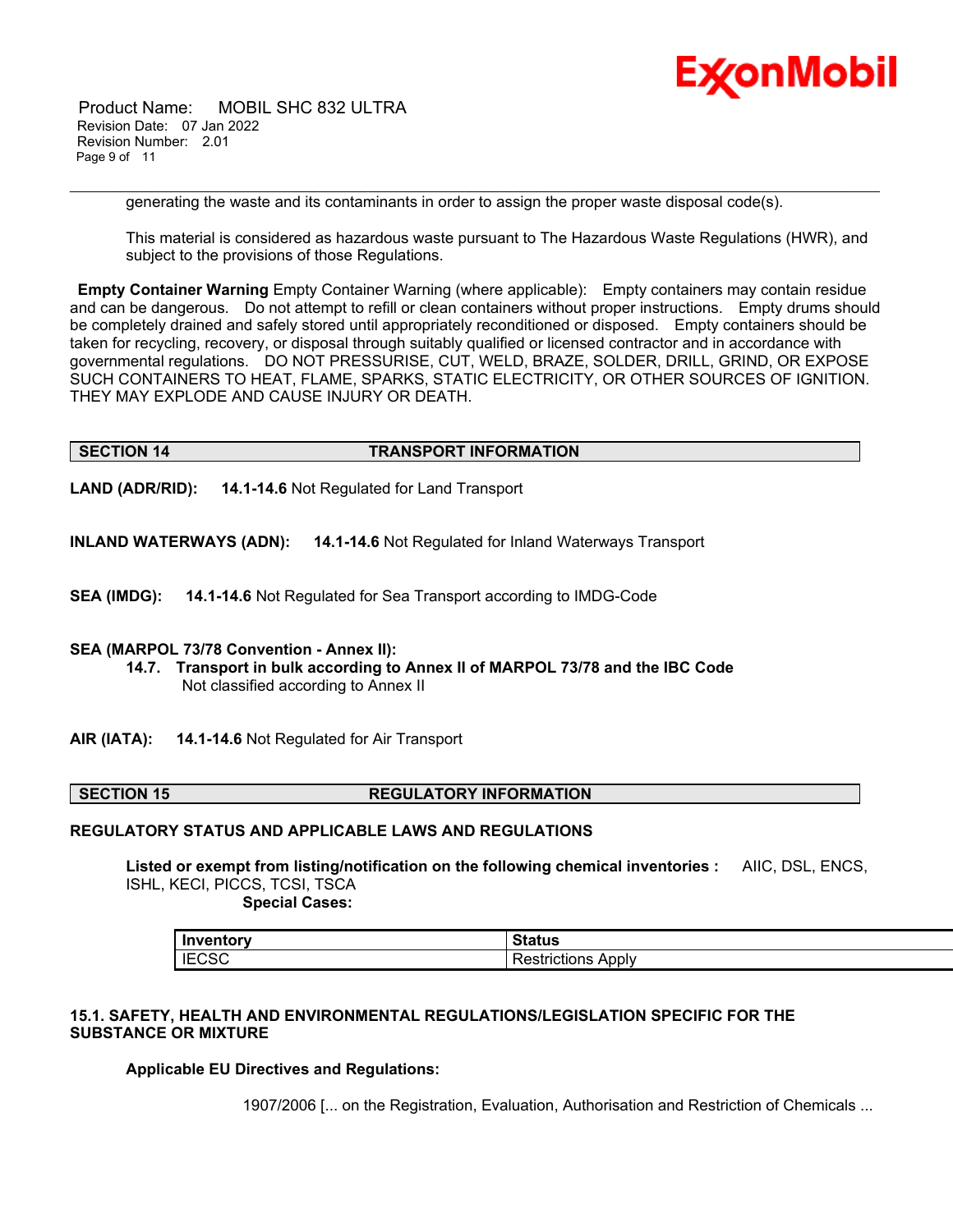

 Product Name: MOBIL SHC 832 ULTRA Revision Date: 07 Jan 2022 Revision Number: 2.01 Page 10 of 11

### \_\_\_\_\_\_\_\_\_\_\_\_\_\_\_\_\_\_\_\_\_\_\_\_\_\_\_\_\_\_\_\_\_\_\_\_\_\_\_\_\_\_\_\_\_\_\_\_\_\_\_\_\_\_\_\_\_\_\_\_\_\_\_\_\_\_\_\_\_\_\_\_\_\_\_\_\_\_\_\_\_\_\_\_\_\_\_\_\_\_\_\_\_\_\_\_\_\_\_\_\_\_\_\_\_\_\_\_\_\_\_\_\_\_\_\_\_ and amendments thereto]

 1272/2008 [on classification, labelling and packaging of substances and mixtures.. and amendments thereto]

### **REACH Restrictions on the manufacturing, placing on the market and use of certain dangerous substances, mixtures and articles (Annex XVII):**

The following entries of Annex XVII may be considered for this product: None

### **15.2. CHEMICAL SAFETY ASSESSMENT**

**REACH Information:** A Chemical Safety Assessment has been carried out for one or more substances present in the material.

### **SECTION 16 OTHER INFORMATION**

**REFERENCES:** Sources of information used in preparing this SDS included one or more of the following: results from in house or supplier toxicology studies, CONCAWE Product Dossiers, publications from other trade associations, such as the EU Hydrocarbon Solvents REACH Consortium, U.S. HPV Program Robust Summaries, the EU IUCLID Data Base, U.S. NTP publications, and other sources, as appropriate.

|               | List of abbreviations and acronyms that could be (but not necessarily are) used in this safety data sheet: |
|---------------|------------------------------------------------------------------------------------------------------------|
| Acronym       | <b>Full text</b>                                                                                           |
| N/A           | Not applicable                                                                                             |
| N/D           | Not determined                                                                                             |
| <b>NE</b>     | Not established                                                                                            |
| VOC           | Volatile Organic Compound                                                                                  |
| <b>AIIC</b>   | Australian Inventory of Industrial Chemicals                                                               |
| AIHA WEEL     | American Industrial Hygiene Association Workplace Environmental Exposure Limits                            |
| <b>ASTM</b>   | ASTM International, originally known as the American Society for Testing and Materials (ASTM)              |
| DSL.          | Domestic Substance List (Canada)                                                                           |
| <b>EINECS</b> | European Inventory of Existing Commercial Substances                                                       |
| <b>ELINCS</b> | European List of Notified Chemical Substances                                                              |
| <b>ENCS</b>   | Existing and new Chemical Substances (Japanese inventory)                                                  |
| <b>IECSC</b>  | Inventory of Existing Chemical Substances in China                                                         |
| KECI          | Korean Existing Chemicals Inventory                                                                        |
| <b>NDSL</b>   | Non-Domestic Substances List (Canada)                                                                      |
| NZIoC         | New Zealand Inventory of Chemicals                                                                         |
| <b>PICCS</b>  | Philippine Inventory of Chemicals and Chemical Substances                                                  |
| <b>TLV</b>    | Threshold Limit Value (American Conference of Governmental Industrial Hygienists)                          |
| <b>TSCA</b>   | Toxic Substances Control Act (U.S. inventory)                                                              |
| <b>UVCB</b>   | Substances of Unknown or Variable composition, Complex reaction products or Biological materials           |
| LC.           | Lethal Concentration                                                                                       |
| LD            | Lethal Dose                                                                                                |
| LL.           | Lethal Loading                                                                                             |
| EC.           | <b>Effective Concentration</b>                                                                             |
| EL            | <b>Effective Loading</b>                                                                                   |
| <b>NOEC</b>   | No Observable Effect Concentration                                                                         |
| <b>NOELR</b>  | No Observable Effect Loading Rate                                                                          |